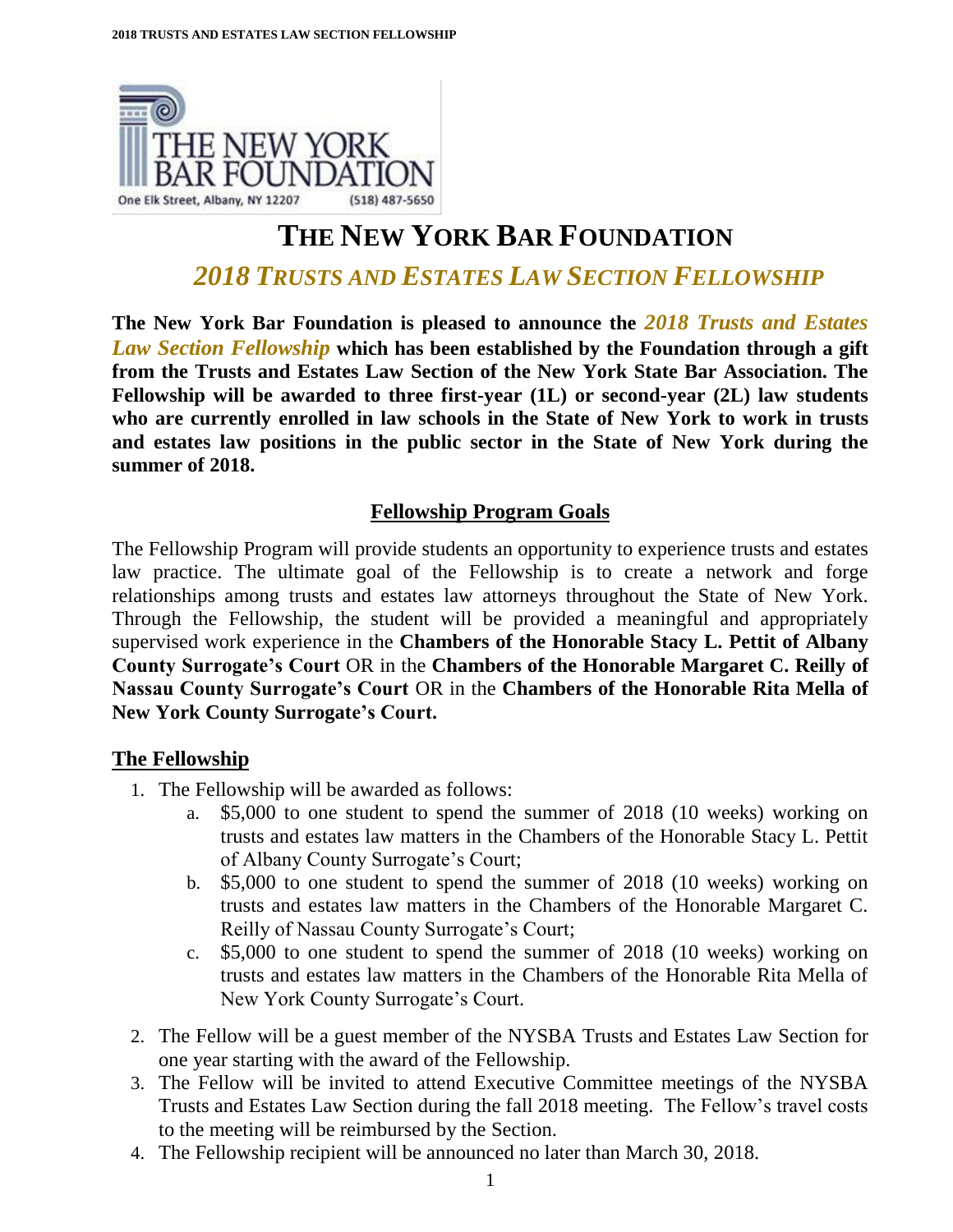### **Eligibility**

The Fellowship is open to all first-year (1L) and second-year (2L) students as of the fall 2017 semester who are enrolled in a law school in the State of New York, who intend to practice law in New York State upon graduation, and who are capable of fulfilling the requested work hours and responsibilities. Fellowship finalists may be interviewed in person.

#### **Fellowship Length**

The Fellowship will take place during the summer of 2018 for a period of ten weeks from **June 2018 to August 2018**. For the (3) full-time fellowships, the work requirement per week is 35 hours at the minimum but should not exceed 40 hours.

#### **Location of Fellowship**

The 2018 Fellowships are located in the following courts: in the Chambers of the Honorable Stacy L. Pettit of Albany County; OR in the Chambers of the Honorable Margaret C. Reilly of Nassau County Surrogate's Court; OR in the Chambers of the Honorable Rita Mella of New York County.

### **Fellowship Requirement**

At the conclusion of the Fellowship, the recipient will be required to produce a summary evaluation report that may be produced as an article in the Trusts and Estates Law Section Newsletter and/or the Foundation's Newsletter.

#### **Payment of Fellowship**

The student will receive one half of the award at the beginning of the Fellowship with the remaining balance paid to the student at the completion of the Fellowship (no federal or state income taxes will be withheld and a 1099 will be issued to the student by December 31, 2018).

#### **Housing and Other Expense**

Housing, transportation and all other expenses to participate in the Fellowship will be provided by the student.

#### **Fellowship Application Requirements**

#### **The applicant must submit the following:**

- 1. A completed application (application form below)
- 2. Cover letter of interest
- 3. Unofficial undergraduate and law school transcripts
- 4. Resume
- 5. Two letters of recommendation
- 6. One writing sample on any topic related to the law. The writing sample must be at least five pages but shall not exceed 10 typed pages double- spaced.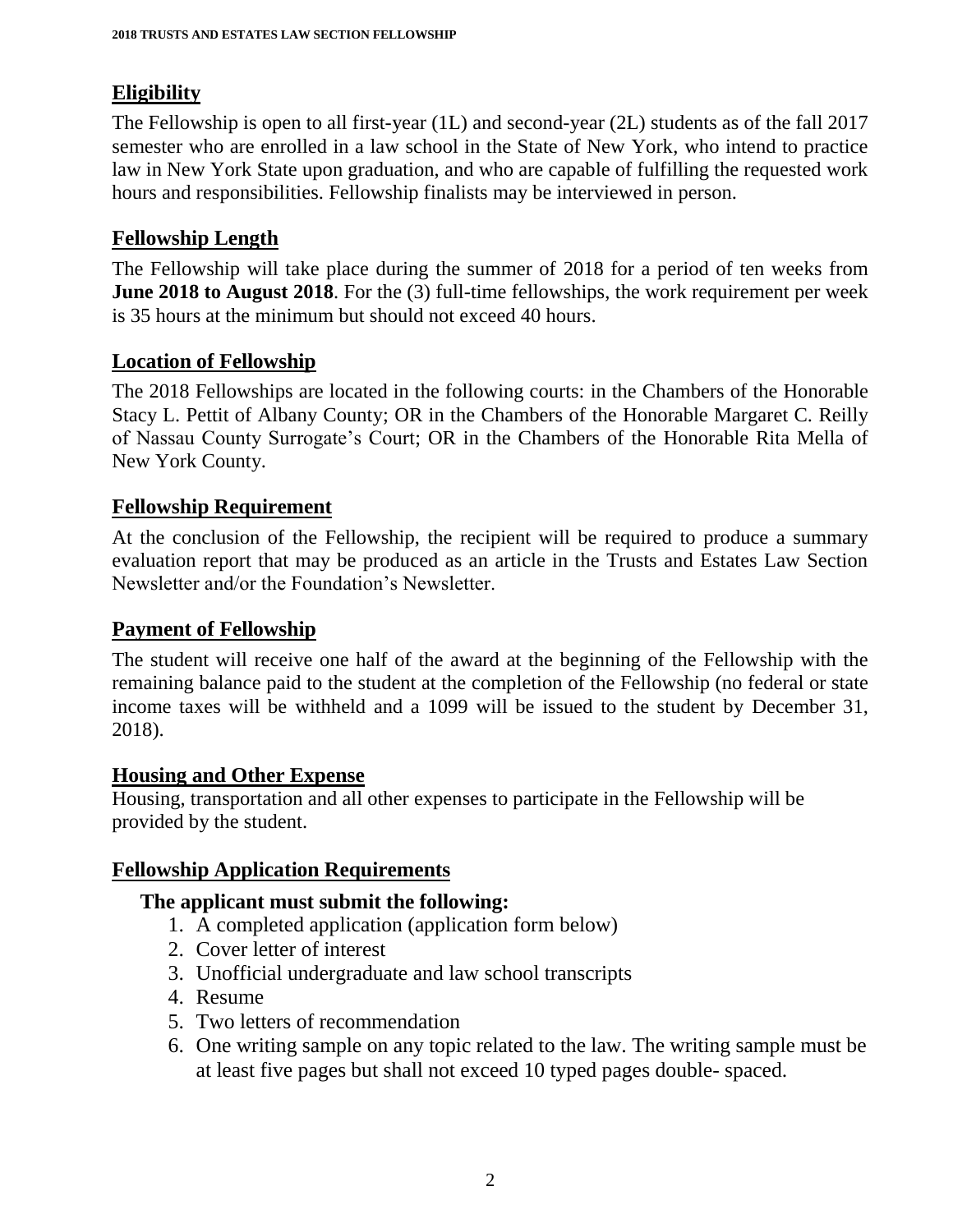#### **Deadline**

All hard copy material submissions must be postmarked on or before February 7, 2018 OR you may email the materials to **[ldorr@tnybf.org](mailto:ldorr@tnybf.org)** no later than 4:00 p.m. on or before February 7, 2018.

### **Format**

If submitting application materials by email, the attachment file will be accepted in Microsoft Word and/or PDF format.

#### **Judging**

### **Criteria for judging applications will be:**

- 1. Content and quality of application materials
- 2. Demonstrated interest in trusts and estates law
- 3. Work experience
- 4. Academic record
- 5. Leadership experience
- 6. Extracurricular activities and community service
- 7. Quality of written expression
- 8. Maturity, integrity and professionalism
- 9. Any other relevant factors

### **Submission**

All materials must be submitted by mail with a postmark on or before February 7, 2018 or by email no later than 4:00 p.m. on February 7, 2018

#### **Mail to:**

TRUSTS AND ESTATES LAW SECTION FELLOWSHIP THE NEW YORK BAR FOUNDATION ONE ELK STREET ALBANY, NY 12207

**Email submissions should be sent to [ldorr@tnybf.org,](mailto:ldorr@tnybf.org) please include 'Trusts and Estates Law Fellowship' on the subject line.**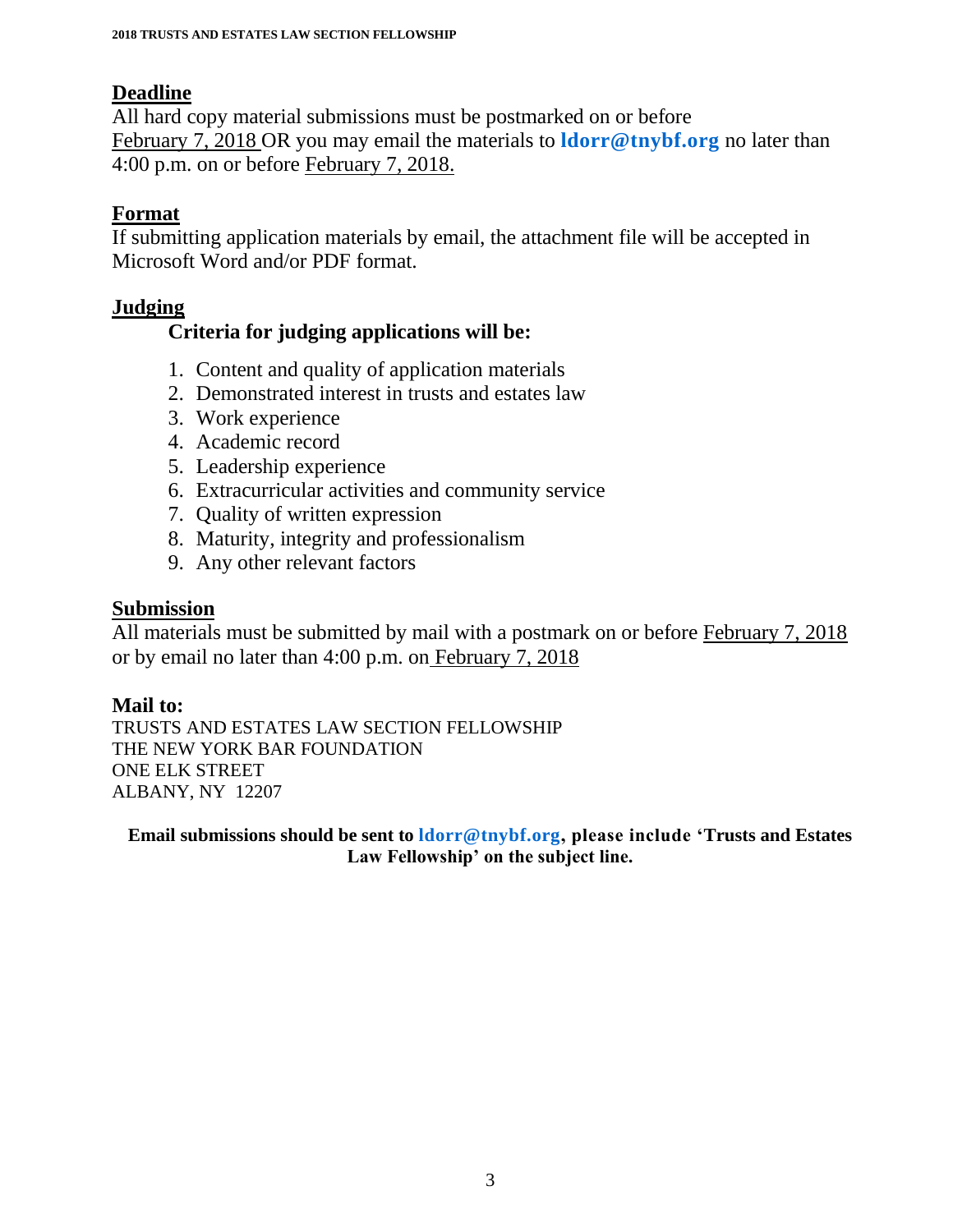# *About the* **TRUSTS AND ESTATES LAW SECTION of the NEW YORK STATE BAR ASSOCIATION**

The Trusts and Estates Law Section is actively involved in all aspects of estate practice by analyzing topical issues, drafting new legislation and providing relevant continuing legal education to practitioners. The Section has been in the forefront of proposing significant legislation which has enhanced the practice of trusts and estates law, such as the creation of unified forms throughout the Surrogate's Court system referred to as "HOT DOCs" and ratification of the attorney-client privilege between counsel and a fiduciary. It is enormously rewarding to play a role in the development of the law which governs the trusts and estates law practice.

For more information about the Trusts and Estates Law Section of the New York State Bar Association, go to

## www.nysba.org

# *About* **THE NEW YORK BAR FOUNDATION**

Founded in 1950, The New York Bar Foundation is dedicated to aiding educational, direct legal services, and charitable projects aimed at meeting the law-related needs of the public and the profession. The Foundation solicits charitable contributions and provides funding for the following purposes:

- Increasing public understanding of the law
- Improving the justice system and the law
- Facilitating the delivery of legal services
- Enhancing professional competence and ethics

For more information about The New York Bar Foundation, go to

### www.tnybf.org

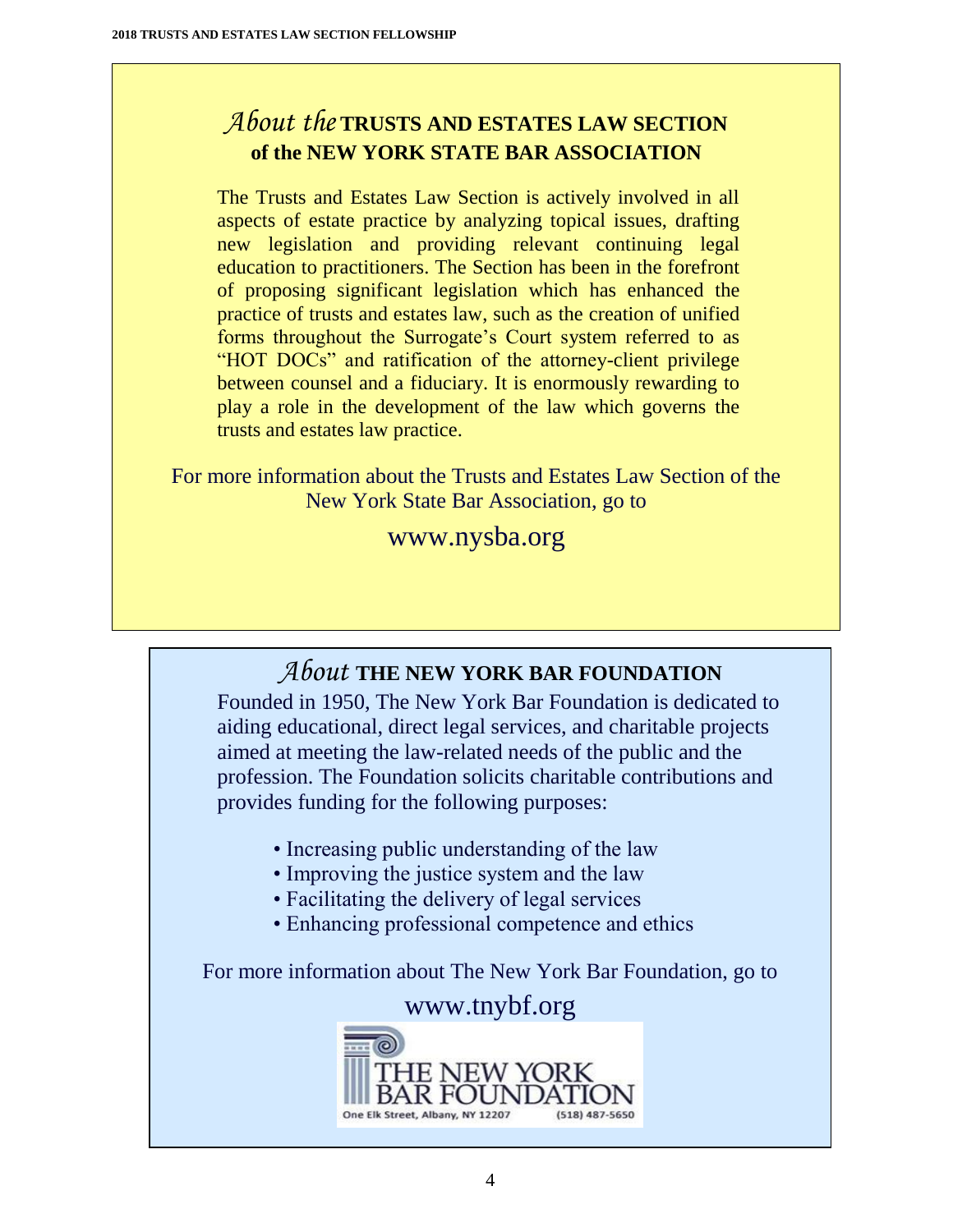# **2018 Trusts and Estates Law Section Fellowship**

*Provided by The New York Bar Foundation through a gift from the Trusts and Estates Law Section of the New York State Bar Association*

## APPLICATION FORM

| (if different)         | ,我们也不会有什么。""我们的人,我们也不会有什么?""我们的人,我们也不会有什么?""我们的人,我们的人,我们的人,我们的人,我们的人,我们的人,我们的人,我们                                                                                                                                         |       |          |        |
|------------------------|---------------------------------------------------------------------------------------------------------------------------------------------------------------------------------------------------------------------------|-------|----------|--------|
|                        |                                                                                                                                                                                                                           |       |          |        |
|                        |                                                                                                                                                                                                                           |       |          |        |
| Day student            | $\Box$ Evening student                                                                                                                                                                                                    |       |          |        |
|                        | Year of Law School Study as of December 1, 2017:                                                                                                                                                                          |       |          |        |
|                        | Intent to practice in New York in trusts and estates: ___________________________                                                                                                                                         |       |          |        |
| $\perp$<br><b>OR</b>   | Please indicate the location where you will be available to pursue the Fellowship:<br>Chambers of Honorable Stacy L. Pettit $OR \Box$ Chambers of Honorable Margaret C. Reilly<br><b>Chambers of Honorable Rita Mella</b> |       |          |        |
| <b>Prior Education</b> |                                                                                                                                                                                                                           |       | Dates    |        |
| College Name           | Address                                                                                                                                                                                                                   | Major | Attended | Degree |
|                        |                                                                                                                                                                                                                           |       |          |        |
|                        |                                                                                                                                                                                                                           |       |          |        |

#### **Attach the following materials to this application:**

- 1. A cover letter which indicates your interest in the practice of trusts and estates law and the receipt of this Fellowship.
- 2. An undergraduate and law school transcript. (Transcripts need not be official; finalists may be asked to provide official transcripts.)